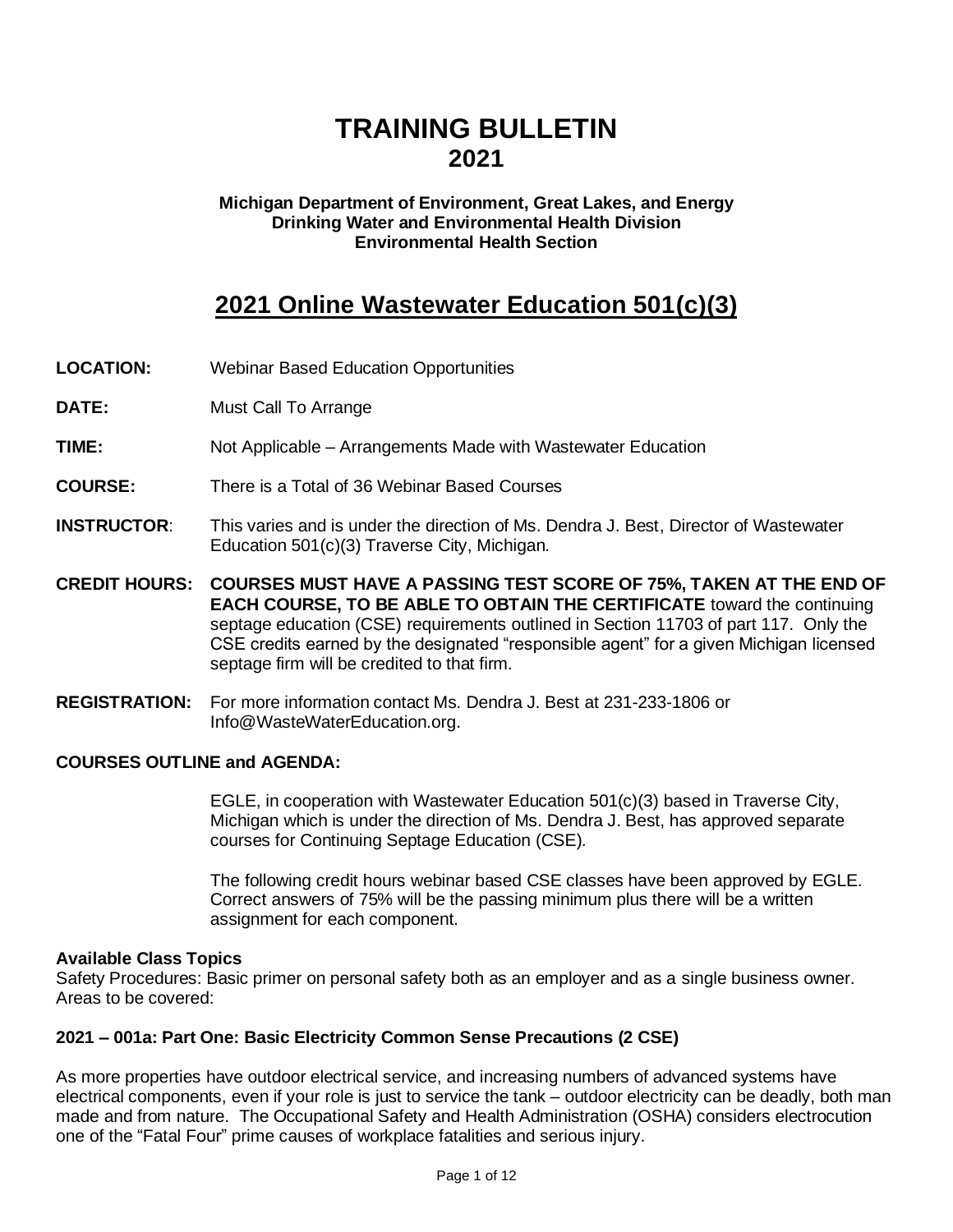- Recognizing the limit of your ability.
- Your liability for wrongful actions.
- How to be 360º aware and anticipate electrical hazards.
- Site specific features.
- Overhead power lines and buried utilities.
- Static electricity.
- Residential property homeowner wiring.

#### **2021 – 001b: Part One: Basic Electricity Best Practices at the job site (2 CSE)**

- Pumps, panels and components: best practices.
- Lightning awareness.
- ARC Flash the basics.
- Best practices for responding to a case of electrocution.

#### 2021 – 002a: Part Two: Common Sense Work Site Safety to Avoid Personal Injury and Liability (2 CSE)

Areas to be covered referencing the Occupational Safety and Health Administration (OSHA) best practices:

- Gasses present in wastewater systems with reference to enclosed/ confined spaces. Positional asphyxia.
- Don't be the second victim.
- Hazardous/inflammable conditions.
- Safe vehicle operation with particular attention to liquid transport vehicles.
- Common sense personal hygiene.
- Line of sight safety for construction and installation.
- Basics of trenching and shoring.
- Ergonomically safe lifting techniques.
- Cell phone use.

#### **2021 – 002b: Part Two: Common Sense Work Site Safety: Response to Personal Injury (2 CSE)**

- How to respond to potential life-threatening situations when working alone.
- Basic First Aid until help arrives
- Basic First Aid supply kit components.

#### **2021 – 003: OSHA Compliance for Wastewater Service Providers – a 7 part class course**

The Michigan Occupational Safety and Health Administration (MIOSHA) has adopted major changes to its requirements for walking-working surfaces and fall protection in general industry. The rule revisions follow OSHA's updates to its general industry standards addressing slip, trip, and fall hazards (OSHA Subpart D, Walking-Working Surfaces) and its revisions to its requirements for personal fall protection systems (in OSHA Subpart I, Personal Protective Equipment).

The effective date of the amended General Industry Part 2 Walking-Working Surfaces is February 2, 2020.

Overview: This series talks not just about the law and regulations but about the true costs in terms of lost work hours and income, and also human life. Each of those workplace fatalities weren't just a sad statistic or a lost employee they were someone's father or mother, son or daughter, and each one is being mourned and missed.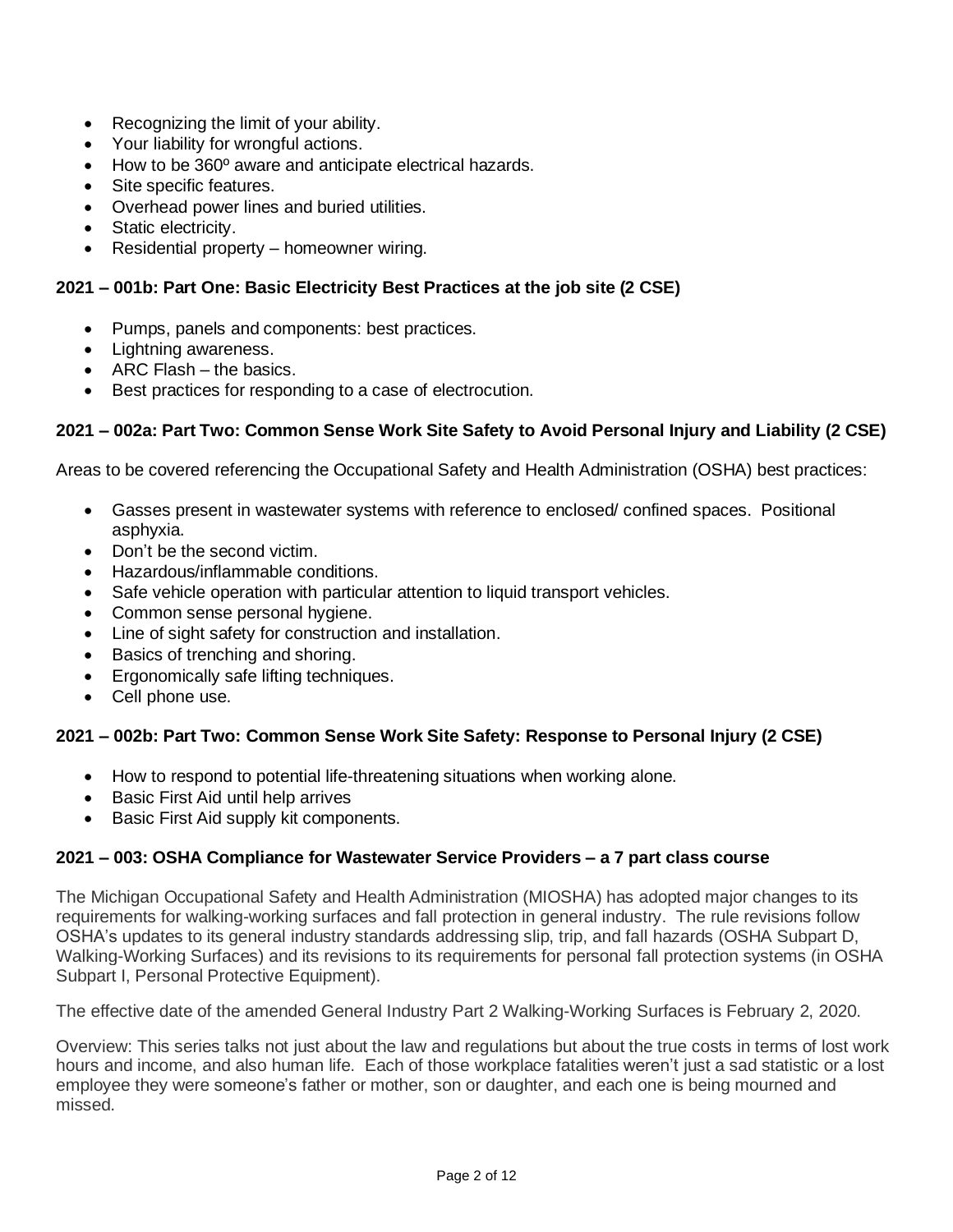These three Class Objectives are that you should be able to:

- 1. Relate what you heard to a real-life situation you either have or may face.
- 2. Gain the confidence to speak up when your own, or others, safety is at risk.
- 3. Realize the many costs of a work-related accident: health, insurance, personal and financial.

Workplace injuries and fatalities involving Hispanic or Latino workers was the highest rate among the racial/ethnic groups. For this reason, all three will be available on request in Spanish. There were 35 MIOSHA-related deaths in 2019.

#### **2021 – 003a: OSHA 'Fatal Four' for Wastewater Service Providers – Fall Protection Safety Standards (2 CSE)**

OSHA considers the "Fatal Four" prime causes of workplace fatalities and serious injury. The leading causes of worker death on construction sites were falls, followed by electrocution, struck by object or caught-in/between.

These "Fatal Four" were responsible for more than half (58.1 percent) the construction worker deaths. An interactive 2-hour class will be taught online referencing the MIOSHA Part 45, Fall Protection Safety Standard. We will review recent publicized accidents and fatalities, and latest fall protection techniques and criteria. OSHA rules for fall protection take effect at six (6) feet. A quarter of all workplace injuries and fatalities involve a fall – some from less than four (4) feet. Mr. Sam Lines is an Authorized OSHA General Industry Trainer.

## **2021 – 003b: OSHA 'Fatal Four' for Wastewater Service Providers – Electrical Safety Standards (2 CSE)**

We will review recent publicized accidents and fatalities, latest protection and safety best practices. Mr. Sam Lines is an Authorized OSHA General Industry Trainer. This class is a reminder to FULLY assess what you see before you start probing or digging! By law, everyone MUST contact MISSDIG, 8-1-1, at least 48 hours but no more than ten (10) working days (excluding weekends and legal holidays) before beginning ANY digging project.

ASK the homeowner – is there anything I should be aware of? LOOK around you – has anything changed since the last time you were there? Use your cell phone – take pictures of the site so you can check them next time you're there.

- Recognize the limit of your ability.
- Your liability for wrongful actions.
- What happens to you if you are electrocuted It's The Current That Kills!
- Static electricity.
- Pumps, panels, floats and electrical component safety.

#### **2021 – 003c: OSHA 'Fatal Four' for Wastewater Service Providers – Crush, Caught-In/Between, Trenching Safety Standards (2 CSE)**

Preliminary summary of incident: On September 12, 2019, a 38 year old Michigan laborer was caught in an excavation cave-in during sanitary pipe installation and was killed.

We will review recent publicized accidents and fatalities, latest fall protection and safety best practices and criteria. Mr. Sam Lines is an Authorized OSHA General Industry Trainer.

This is particularly important when you are working a job site with other contractors. When you work alone you can protect yourself with good working practices. When you work with other contractors you need to keep an eye open for multiple vehicle traffic.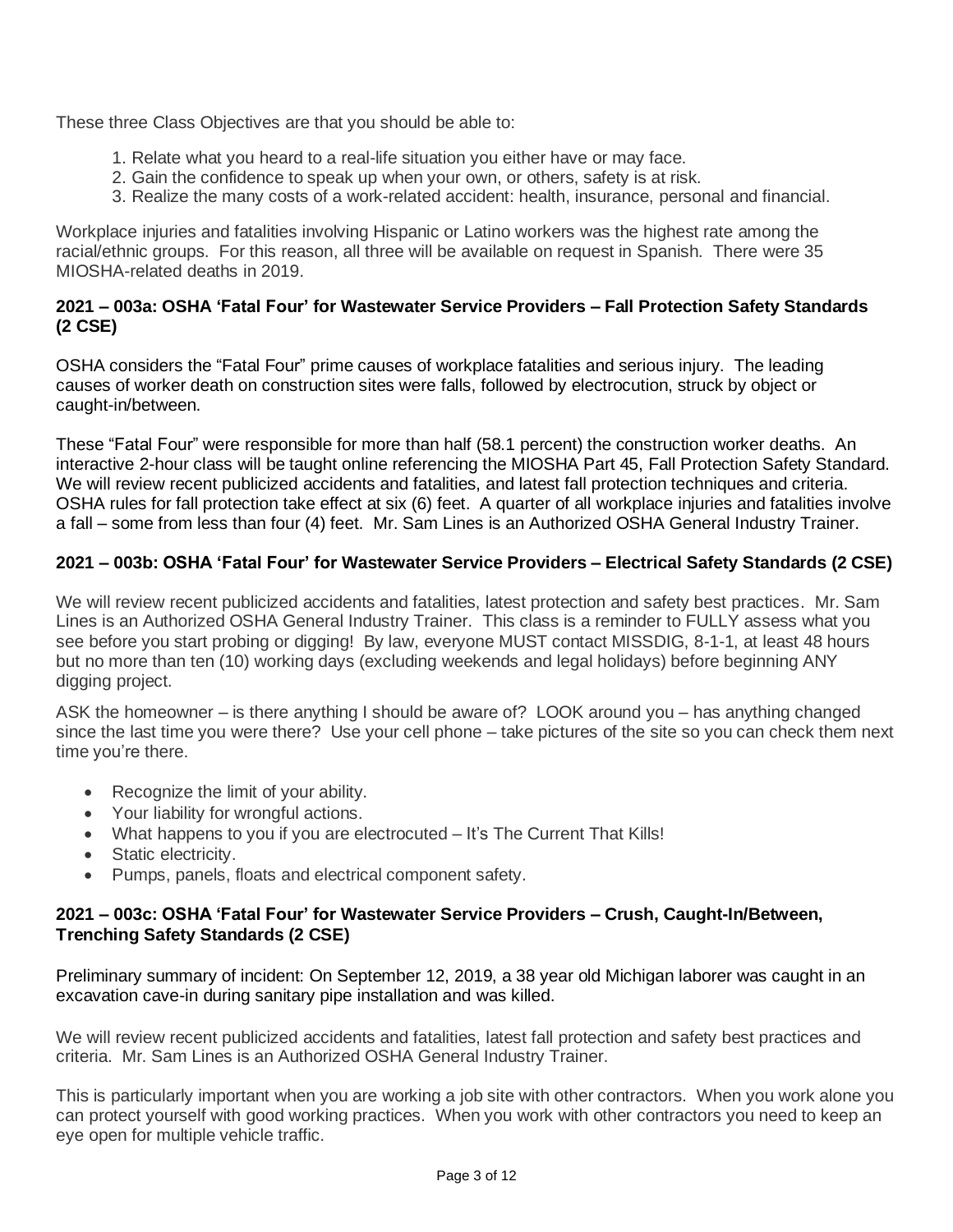As a note, OSHA has a rule called the multiple employer citation policy. By example, on 03/22/16: A 62 year old excavator operator was clearing trees and debris related to a drain/sewer project. The operator dislodged a tree, which fell onto the cab of the excavator, killing the operator. Evaluate your work area. What hazards are present?

- OSHA cited an Ohio company after a 33 year old employee was crushed to death in June 2016. He was digging soil out of the 12-foot trench when the trench walls around him collapsed, burying him in thousands of pounds of dirt. Rescue workers recovered his body a few hours later.
- Trench collapse are rarely survivable. One cubic yard of soil can weigh up to 3,000 lbs. the weight of a small automobile – giving a worker in a trench little chance of survival when walls of soil collapse.

"Trench deaths have more than doubled nationwide since last year – an alarming and unacceptable trend that must be halted," said Dr. David Michaels, assistant secretary of labor for the Occupational Safety and Health Administration. "There is no excuse. These fatalities are completely preventable by complying with OSHA standards that every construction contractor should know."

#### **2021 – 003d: OSHA Guidelines for Blood Born, Biological and Parasitic Safety Best Practices for Wastewater Service Providers (4 CSE)**

Safety Procedures: Basic primer on personal safety best practices both as an employer and as a single business owner. Areas to be covered will reference:

- Updated Center for Disease Control (CDC) Guidelines.
- Understanding the difference between bacteria and virus structures.
- Vectors for infection and recognition of symptoms.
- Disinfection best practices.
- OSHA personal protective equipment (PPE) guidelines and preventative measures.
- Legal obligations and responsibility in the safe handling of human waste.
- Public outreach and communication.
- Common sense personal hygiene for contact and clothing.
- Developing a spill response plan.
- OSHA rules for working in extreme temperatures.

#### **2021 – 003e: Bugs Without Borders – A Primer for Disease Vectors of Emerging Concern to Wastewater Service Providers (3 CSE)**

- Vectors for infection are changing, especially emerging infections, due to changing climate and weather conditions.
- Projected climate changes, and increased risk to service providers of exposure from insects and emerging pathogens, will be examined.
- Recognition of symptoms.
- This class will assess known risks and evolving CDC guidelines.
- Areas to be covered will reference OSHA 1926.

#### **2021 – 003f: OSHA Rules for Working with Extreme Temperatures – PPE Gear (1 CSE)**

- Personal Protective Equipment: Certification of Hazard Assessment Form 29 CFR 1910.132(d) how to fill it out, when to amend, assessing the risk of PPE gear during extreme temperature events. Proper maintenance and replacement schedule.
- There is confusion of when federal and or state rules apply. These two classes will cover both manager and employee requirements i.e., who is responsible/liable in the event of failure to supply/wear proper PPE gear, failure to approve PPE gear supplied by an employee, how to prevent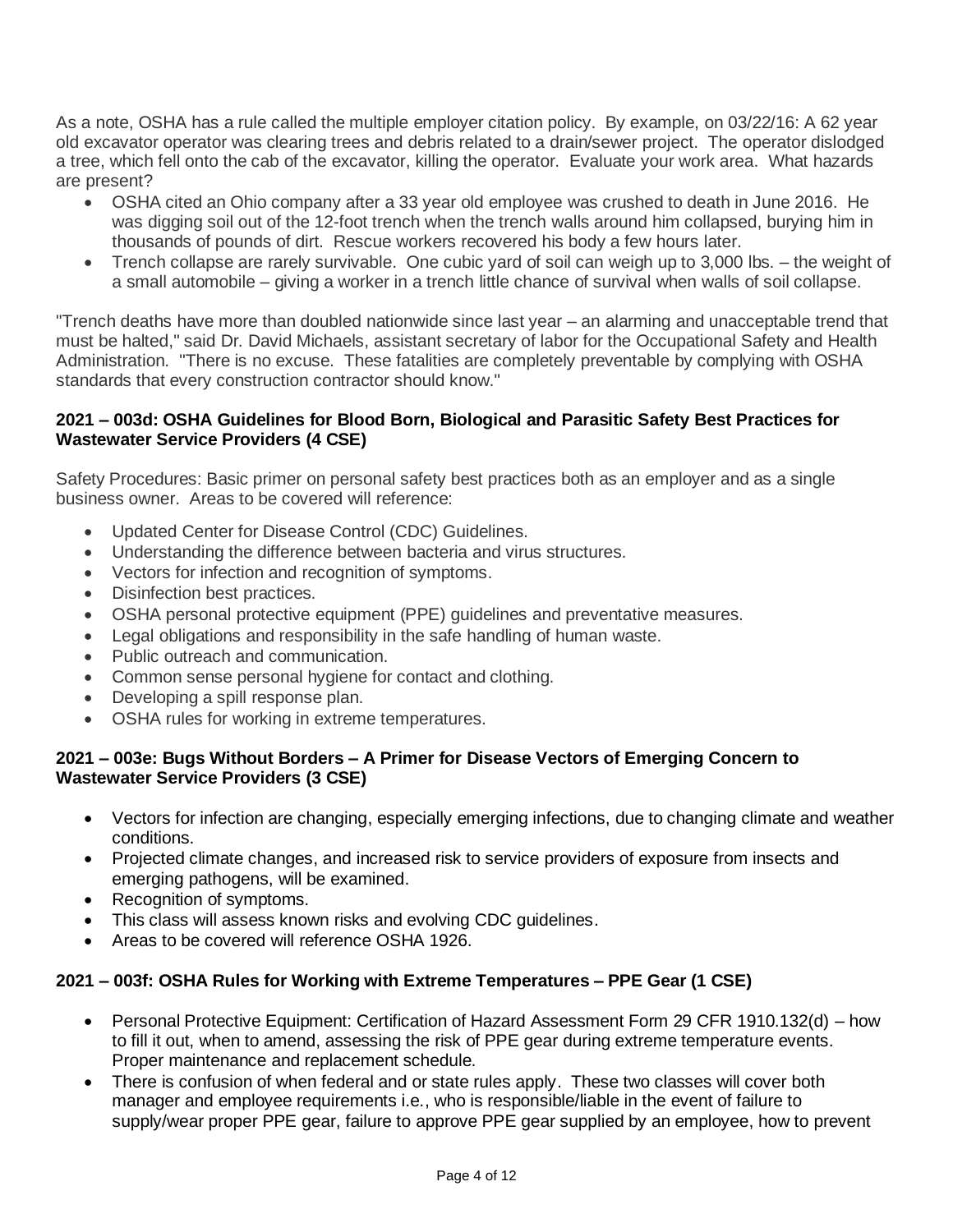other companies' employees, including drivers and contractor employees, from exposing Company employees to hazards, and how to address unacceptable contractor behavior.

- Determine which OSHA standards apply to the facility and periodically check to confirm that all required written programs, plans, training and record keeping are complete and updated as required. Utilize company-wide best practices, but also ensure that your safety program is customized to your location as needed.
- Mr. Travis Vance is Co-Chairman of the Fisher Phillips Workplace Safety and Catastrophe Management Practice Group providing practical guidance to enable development and maintenance of effective workplace safety and health management programs. This series will be specific to onsite wastewater service providers and portable sanitation employers and will reference the following website links:
	- [OSHA.gov/DTS/Weather/Winter\\_Weather/Windchill.html](https://gcc01.safelinks.protection.outlook.com/?url=https%3A%2F%2Fwww.osha.gov%2Fdts%2Fweather%2Fwinter_weather%2Fwindchill.html&data=02%7C01%7Crockholdm%40michigan.gov%7C0e7d7ee7759c4be586db08d7b6e27174%7Cd5fb7087377742ad966a892ef47225d1%7C0%7C0%7C637178955991943266&sdata=YCD%2BJQgqeikKzApjDVhDPmpagL7wazwLBaya6ZKkfaQ%3D&reserved=0)
	- **OSHA.gov/SLTC/HeatIllness/Heat index/**

#### **2021 – 003g: OSHA Guidelines for Working with Extreme Temperature: Personal Safety and Health Related Issues (1 CSE)**

- Company participation in safety procedures under the Occupational Safety and Health Act (OSHA) can increase productivity and profitability as well as the reduction in costs associated with workplace injuries, safety complaints, and disgruntled employees. These classes will cover policy outlining procedures to be followed by management and personnel in the event of an OSHA inspection.
- Some Michigan service providers are single business owners or have perhaps a couple of family members as employees, but some are sizable operations with many franchises.
- There is a lamentable cavalier attitude toward safety and safety training the 'it will never happen to me' mentality. Onsite wastewater service personnel are exposed to multiple safety hazard exposures, especially during winter and summer, with increased exposure from either adding a non-approved layer in winter or shedding PPE gear altogether in summer.
- Mr. Travis Vance is Co-Chairman of the Fisher Phillips Workplace Safety and Catastrophe Management Practice Group providing practical guidance to enable development and maintenance of effective workplace safety and health management programs. This series will be specific to onsite wastewater service providers and portable sanitation employers and will reference the following website links:
	- [OSHA.gov/DTS/Weather/Winter](https://www.osha.gov/dts/weather/winter)[\\_Weather/Windchill.html](https://gcc01.safelinks.protection.outlook.com/?url=https%3A%2F%2Fwww.osha.gov%2Fdts%2Fweather%2Fwinter_weather%2Fwindchill.html&data=02%7C01%7Crockholdm%40michigan.gov%7C0e7d7ee7759c4be586db08d7b6e27174%7Cd5fb7087377742ad966a892ef47225d1%7C0%7C0%7C637178955991943266&sdata=YCD%2BJQgqeikKzApjDVhDPmpagL7wazwLBaya6ZKkfaQ%3D&reserved=0)
	- **[OSHA.gov/SLTC/HeatIllness/Heat\\_index/](https://www.osha.gov/SLTC/heatillness/heat_index/)**

#### **2021 – 003i: OSHA Rules and CDC updated guidance for COVID-19 Response . (1.5 CSE)**

- The expansion of COVID-19 variants and the ongoing changes in response to prevention and mitigation of the spread of infections is leading to ongoing changes in OSHA, CDC, Federal and State workplace rules and best practices. This can be confusing. This class gives current resources and guidance for keeping updated on changing rules.
- Travis Vance is Co-Chair of the The Fisher Phillips Workplace Safety and Catastrophe Management Practice Group providing practical guidance to enable development and maintenance of effective workplace safety and health management programs.This series will be specific to onsite wastewater service providers and portable sanitation employers .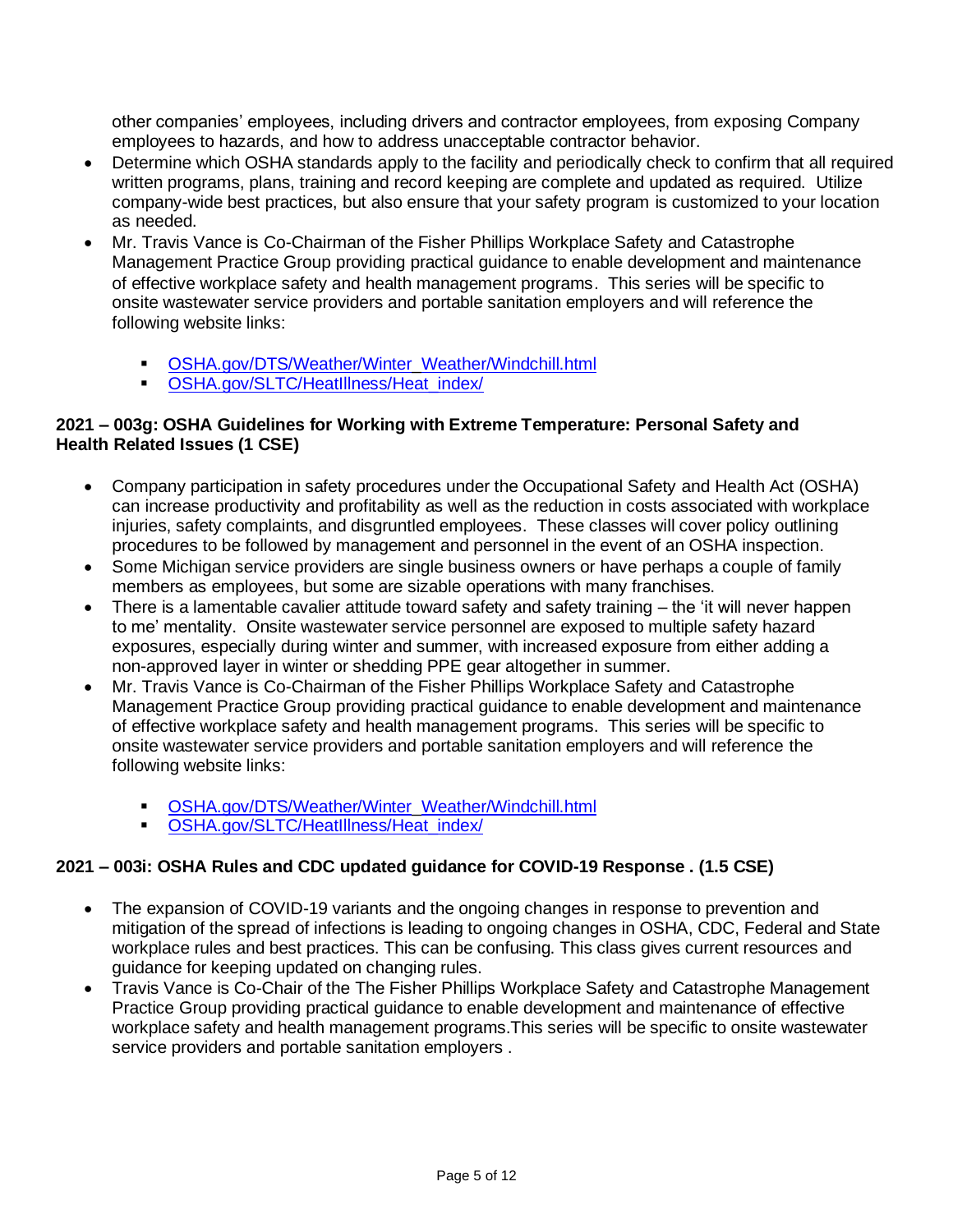## **2021 – 004: Dealing with Extreme Weather Events (2 CSE)**

As an active participant in programs and presentations of the Ohio State University Climate Change Outreach Team, and in view of severe weather events from recent years, onsite system service providers will need to become aware of and trained for conditions which stress, damage or limit the performance of onsite wastewater systems. This class will review wet weather events, prolonged ice and snow cover, drought and heat periods as well as natural disasters. Content addresses system performance and site servicing issues following such an event.

#### **2021 – 005: Best Practices for Portable Sanitation and Service Providers in Handling 'Sharps' and Drug Paraphernalia (2 CSE)**

Stop! Think! Look! Refer to your checklist! Do you HAVE written policies and guidelines? If not start here.

- The object of this class is to be a Primer on personal safety best practices both as an employer and as a single business owner. Areas to be covered will reference: Vectors for infection and recognition of symptoms.
- First Aid best practices and health care suggestions.
- PPE guidelines and preventative measures.
- Proper disposal.
- Public outreach and communication.
- Understanding risk.

## **2021 – 006a: Starting and Operating a Septic Service or Portable Sanitation Business in Michigan (3 CSE)**

With the aging demographic of onsite business owners' opportunities are created for the takeover of existing licenses or founding of new business. The how, what, where and when can be a challenge to navigate. In this class a mentoring group of master professionals will go through a checklist of best practices for starting off on the right foot.

## **2021 – 006b: Employee Policies, Vehicle Inspections and Record Keeping (2 CSE)**

As a single business owner can you afford to be unable to work for an extended period of time? As an employer can you afford to have an employee file for Workers Compensation or sue you for injury on the job. What about lawful record keeping and licensing requirements?

Good policies are essential.

Attendees will learn how to create a personalized Safety Procedures Manual. Involving your employees in preparing a Safety Procedures Manual is both common sense and protects you from liability.

#### **2021 – 006c: Shoulda, Woulda, Coulda – Being the Responsible Party. Your Options and Obligations for Avoiding Liability and Prosecution (3 CSE)**

Part 117, Septage Waste Servicers, of the Natural Resources and Environmental Protection Act, 1994 PA 451 requires that a business that pumps, transports and/or disposes of septage waste be licensed and designate a "responsible agent."

By being designated a Michigan "responsible agent" that person becomes liable for ensuring his or her business operates in compliance with both state law and prevailing local regulations. In October 2014 the headline read: "Man Sues Mom for \$4 Million Over Septic Explosion." In May 2014 the headline read: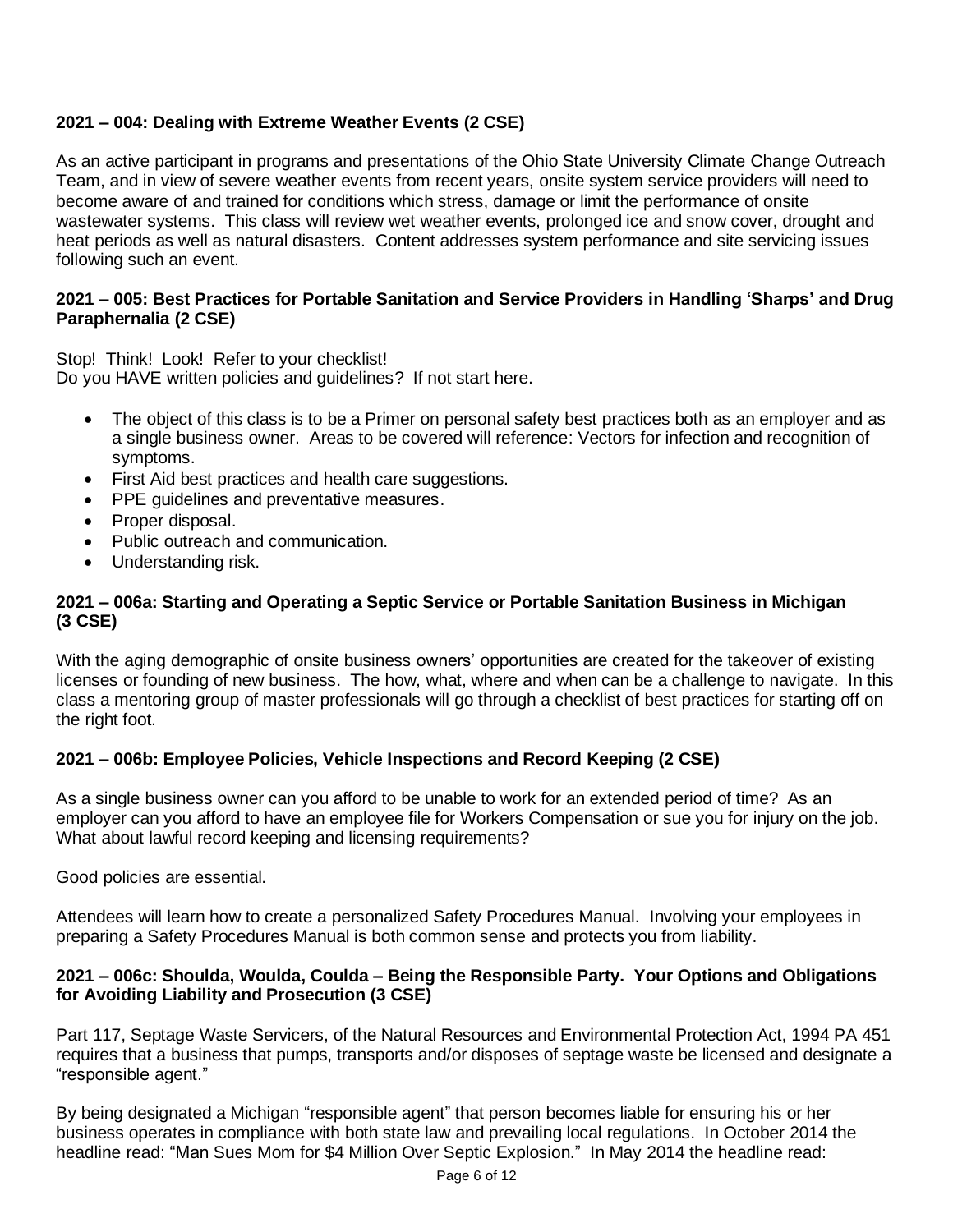"Washington Pumper Sentenced to Prison for Illegal Dumping." In March 2013 the headline read: "Septic professionals indicted in bribery scheme." And perhaps the saddest of all from September 2014: "Septic Inspection Turns Deadly." Do you have an employee Handbook? Does it protect you from liability? Will it cover your legal fees if you have to defend from a situation like this from January of 2016: "Family rescues boy who fell into Denny's grease pit." In the eyes of the law YOU are the responsible party – are you covered?

This class will cover the requirements of Part 117 as it relates to liability and insurance for both septic service and portable sanitation providers against:

- Loss of license.
- Criminal negligence felony or misdemeanor?
- Employee negligence during the transport of hazardous human waste.
- Proper vehicle coverage and liability for operation.
- Vehicle maintenance: schedules and reports.
- Groundwater or surface water contamination.
- Health and safety MIOSHA and Workers Comp.
- Accidental wrongful death or physical harm to the public.
- Environmental damage.
- Trespass.
- Loss of business records.
- Fire and theft.

#### **2021 – 006d Best Practices for Working with a Wastewater Treatment Plant (2 CSE)**

Most service providers in Michigan no longer land apply septage. How to deliver to a Wastewater Treatment Plant (WWTP), safety and best practices, manifesting and regulations will be covered in this class.

#### 2021 – 007a: Assessing the Site for a First-Time Service Visit, or for an Established Client (2 CSE)

Regardless of whether this is a new or an old established client, the site assessment begins with the initial phone call. Being prepared for what site conditions exist or to be prepared to ensure both safe working conditions, protection for yourself and the property owner.

This class examines how to review the site using online tools and what additional questions this might lead you to ask the property owner. Being prepared enables a pre-visit checklist. When you pull up in front of the property there are basic, common sense observations to make before you begin work. Being 360º aware will protect your personal safety, the investment you have in your vehicles, ensure an efficient use of your time at the site, protect the client's property and, most important, cement the professional relationship you have with the customer. Good habits build great businesses.

Areas to be covered:

- In this session attendees will create a site-specific database record using standard software and/or Smart Phone apps.
- By recording observations, soil condition evaluations, and conditions at the time of visit, over time a pattern of use, or abuse, becomes evident.
- In this class, attendees will learn how to anticipate potential hazards such as:
	- Restricted access or movement on the site, tight driveways, or distance to the main roadway.
	- Overhead lines, low hanging tree limbs, or soft shoulders.
	- New structures.
	- Evidence of recent underground construction or tampering with the system.
	- Reported record of a malfunctioning system.
	- **•** Small children or dogs.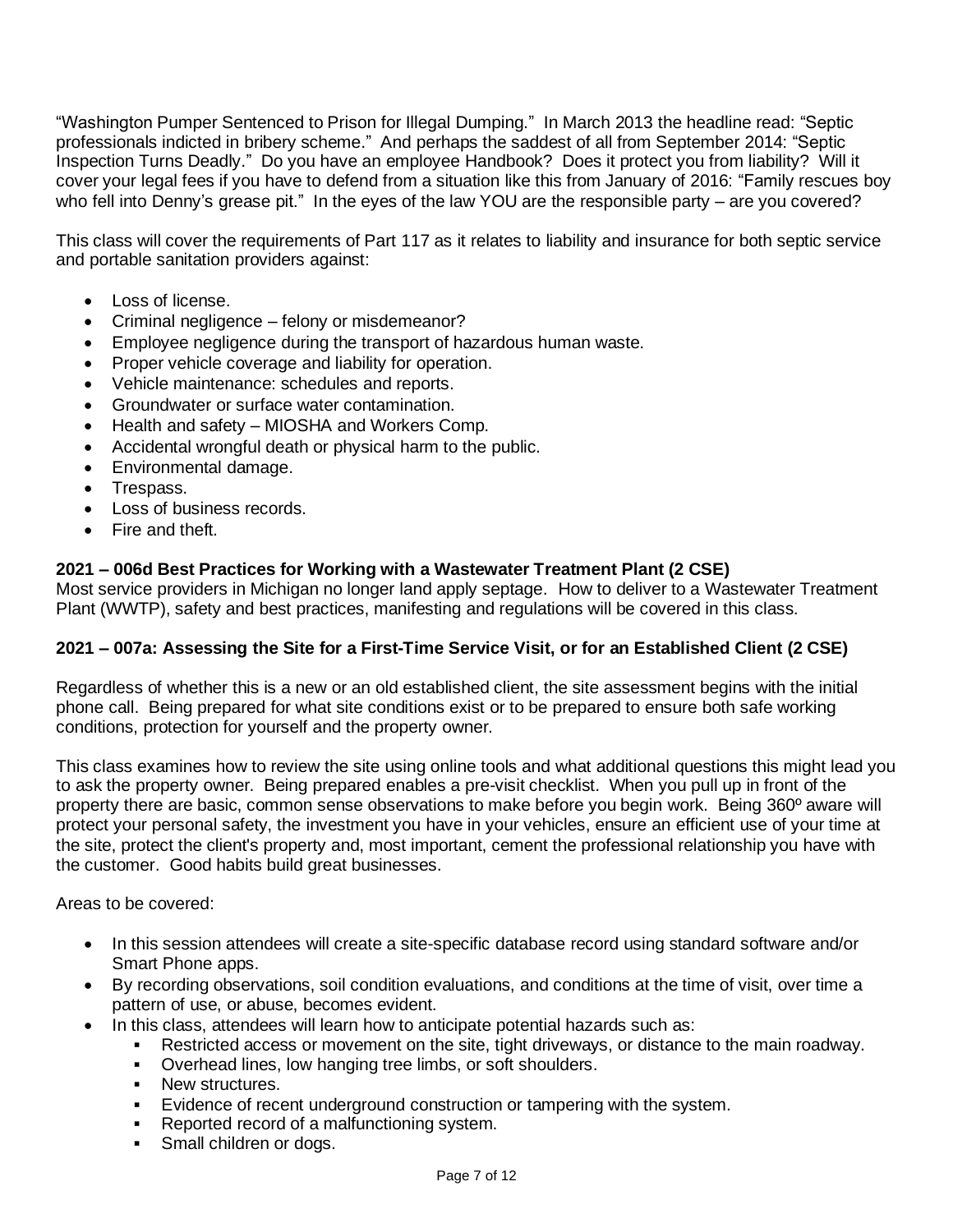• This becomes an education and marketing tool to build a strong relationship with the property owner and a valuable reference tool for yourself or a new employee visiting this property for the first time.

## **2021 – 007b: Assessing the Site for Portable Sanitation Service and Placement (2 CSE)**

Regardless of whether this is a new or an old established client, the site assessment begins with the initial phone call. Being prepared for what site conditions exist ensure both safe working conditions, protection for yourself and the property owner. Are you asking the right questions? Do you have a site preliminary checklist?

What is the timeline for completion?

This class examines how to review the site using online tools and what additional questions this might lead you to ask the property owner or other contractors working on the site. Such as:

- Will this be in use at night?
- Will my access be lit?
- Am I expected to provide lighting inside the units?
- Is the area itself well lit?
- Where is the outside electrical supply?
- What is my liability for slip and fall, a criminal act, property damage?

Whether it's for 12 or 200 – how you place, and service, will either make you a client for life or break your business.

Assessing the site will focus on seven (7) main items:

Is the site safe, can I access it, can I service it, how many people/how many units, risks, invisibility, hygiene?

#### **2021 – 007c: Checklists, Inspections and Disclosure Forms (2 CSE)**

Service providers routinely do system inspections, both on occupied properties as part of a normal service call, but also on a property that has sat empty for an extended period of time. There are legal and ethical considerations; and development of sound policies and procedures are essential.

Utilizing checklists for all service visits is a best practice to ensure nothing is overlooked. Creating a Disclosure Statement is good business practice for many reasons. Recognizing the difference between an inspection and an evaluation will be covered, also best practices for collecting system samples for performance evaluation. This class will discuss best practices and options for official onsite inspector certification.

#### **2021 – 007d: How to Use Google Earth Pro, and USDA NRCS Web Soil Survey (1.5 CSE)**

In the class titled Assessing the Site, service providers were introduced to the tools available to them to look at the location beforehand, assessing best access routes, anticipating logistical problems. This class is both for service providers and installers.

This class will allow attendees to experiment, and to review, an actual site using:

- Google Earth's layers and functions.
- Web Soil Survey (WSS) provides soil data and information produced by the National Cooperative Soil Survey. It is operated by the United States Department of Agriculture (USDA) Natural Resources Conservation Service (NRCS) and provides access to the largest natural resource information system in the world. NRCS has soil maps and data available online for more than 95 percent of the nation's counties and anticipates having 100 percent in the near future. The site is updated and maintained online as the single authoritative source of soil survey information. It is an invaluable tool for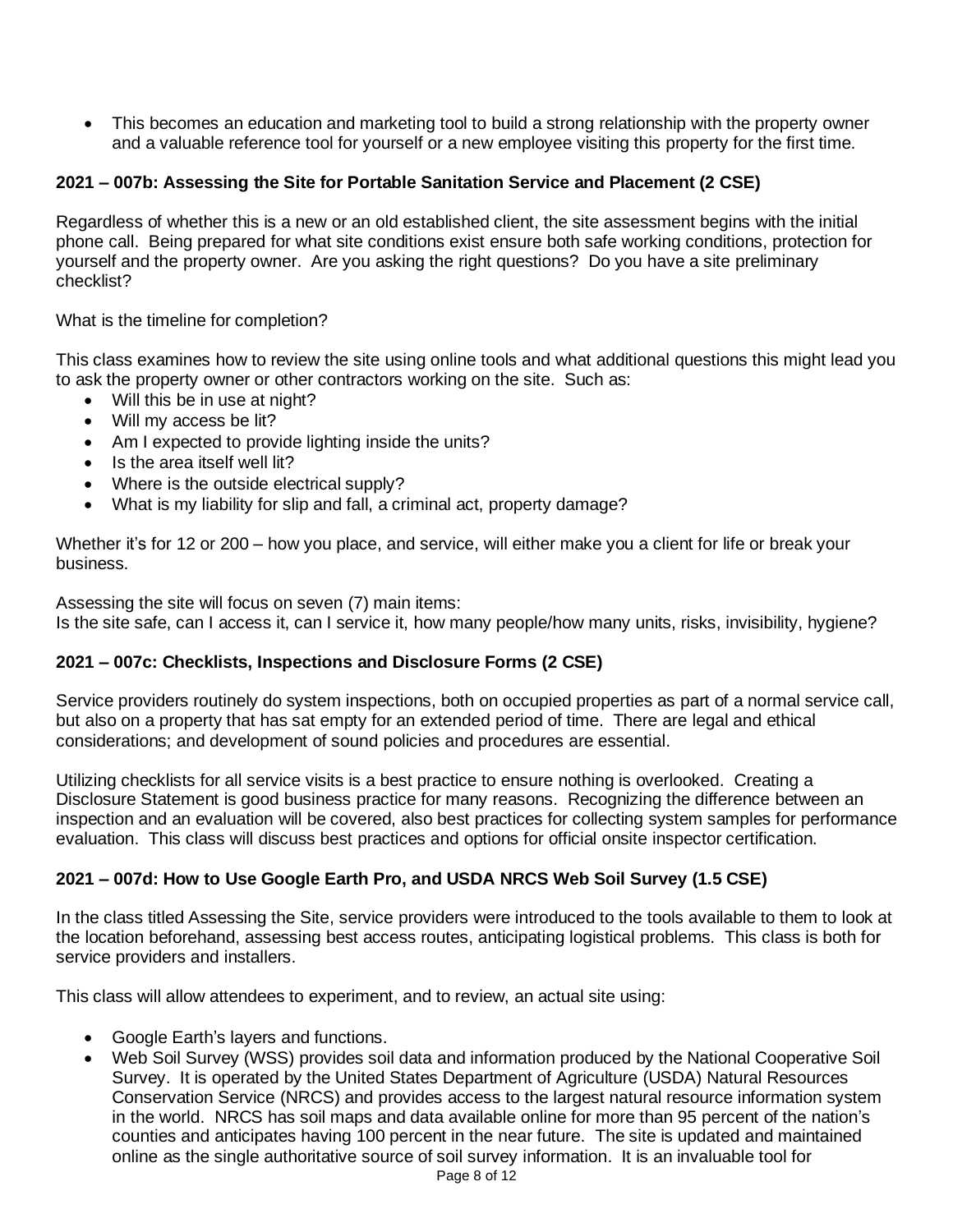assessment and troubleshooting onsite systems. See the following website link: [WebSoilSurvey.NRCS.USDA.gov/App/HomePage.htm](http://websoilsurvey.nrcs.usda.gov/app/HomePage.htm)

• SoilWeb – an online tool developed by UC Davis.

#### **2021 – 007e: Soil Profiles in Michigan: A Basic Primer for Troubleshooting and Servicing Systems and Land Application Best Practices (2 CSE)**

In the class titled How to Use Google Earth Pro, SoilWeb USDA, NRCS, and Web Soil Survey, service providers were introduced to the tools available to them to look at and assess the system location beforehand.

This class is an expansion of an understanding of soils and geology in Michigan and how this affects systems best practices.

This class is for both service providers and inspectors. Taught by Mr. Paul Finnel, past manager of the WebSoil Program at NRCS.

#### **2021 – 007f: The Basics: An Introduction to Wastewater Treatment Processes and Microbiology for Package Treatment and Septage Receiving (2 CSE)**

An interactive live two-hour introduction to the absolute basics of how biological wastewater treatment systems and microorganisms operate.

This class is both for those at the very start of their careers as well as those who would just like to know more about the hidden world of microbes!

We have good health in this country because we train professionals to understand how biology and chemistry make wastewater treatment systems work.

Come learn the basics!

It's been since 1911 that the United States has had a major outbreak of Cholera but preventing incidences of water born illness are the central reason environmental professionals strive for excellence in wastewater system design, operation and maintenance.

Wastewater practitioners have to start somewhere on their long road to becoming a professional operator.

## **2021 – 008a: Understanding Conventional Systems – Tank Servicing, Cleaning and Inspecting (2 CSE)**

How they work, what to look for, in the home, inlets, outlets, tank construction, tank issues, effluent filters, measuring and observations, and inspecting the drain field; when to do borings, where, and what you may find.

#### **2021 – 008b: Understanding Conventional Systems – Treatment Fields Servicing, Troubleshooting and Inspecting (2 CSE)**

How they work, what to look for, and different media. Inspecting the drain field, when to do borings, where, and what you may find. Groundwater issues, surface water discharge and hydrologic flow. Understanding and recognizing local soils.

#### **2021 – 008c: Understanding Conventional Systems – The Basics (2 CSE)**

For many long-time service providers, just when you think you've seen it all, a surprise waits for you! Reminding yourself of best practices for servicing conventional systems is a good refresher, especially as there may have been changes and additions to the system since your last visit. In this class, service providers will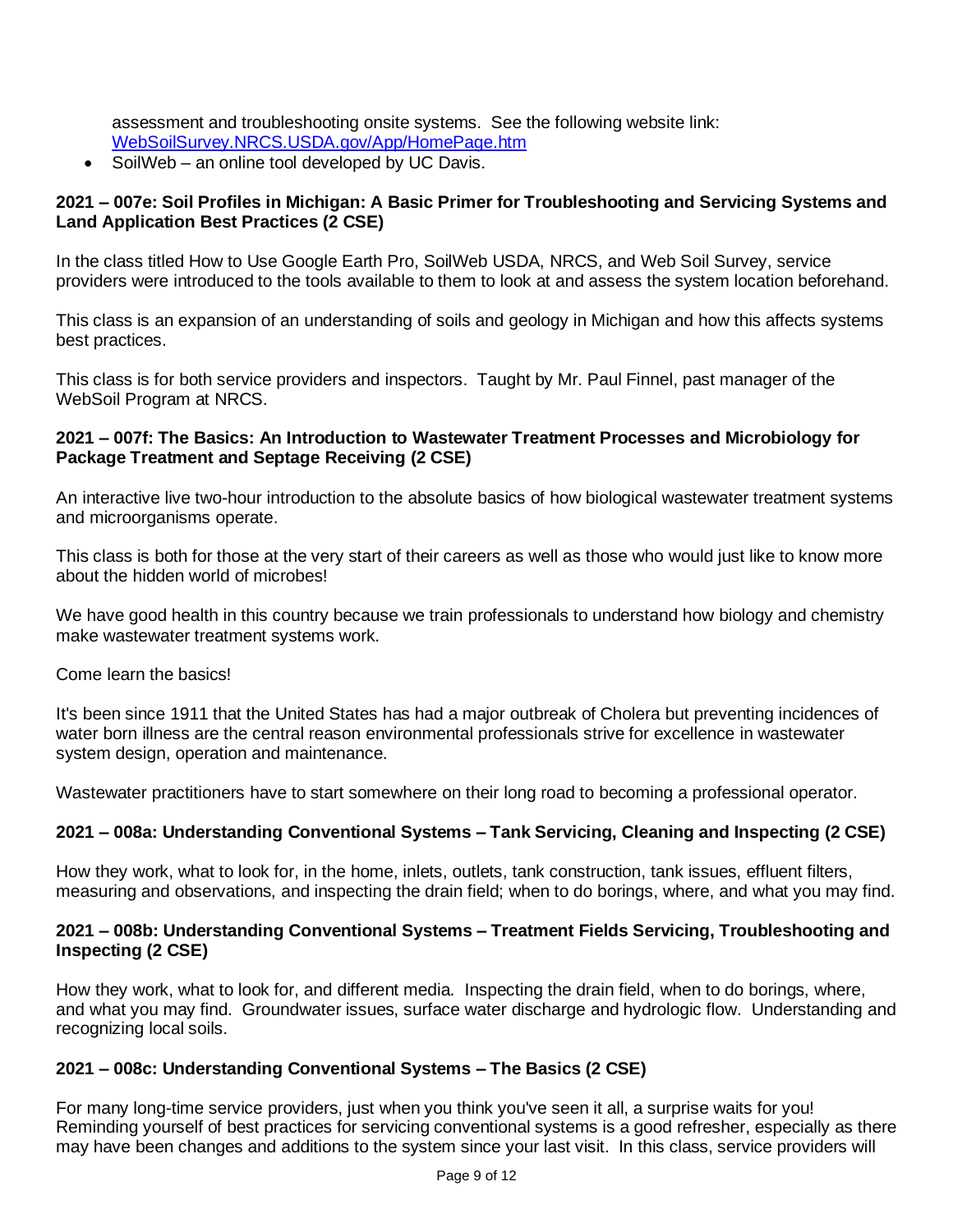be encouraged to share stories and experiences, including finding a tank installed backwards and having to use a chainsaw to punch a hole in a tank filled with 'disposable wipes!' This class dovetails with Assessing The Site.

## **2021 – 008d: Understanding Servicing Holding Tanks, Pump Chambers (2 CSE)**

In this class we will review the reasons these components have been installed and the special challenges of servicing.

## **2021 – 008e: Understanding Servicing Mounds at Grade/Above Grade Systems (2 CSE)**

In this class we will review the reasons for use of low-pressure mounds, guidance documents and the special challenges of servicing.

## **2021 – 008f: Understanding Servicing Alternative Media and ATU Systems (2 CSE)**

In this class we will review systems components and the special challenges of servicing.

## **2021 – 008g: PPCPs, FOG and 'Flushables' (2 CSE)**

A conversation about pollutants and their impacts on system performance, special needs for servicing and disposal. Pharmaceutical products, personal care products, pesticides, petroleum based cleaning and plasticizing products and their effect on wastewater system performance and the environment. What to look for, basic safety precautions, legal considerations. Issues with acceptance by a WWTP.

## **2021 – 009a: Basic Math and System Calculations 101 (2 CSE)**

Rationale: A competency in basic math is essential to be sure the system is working correctly and can be professionally serviced. Areas to be covered:

- Basic refresher course in understanding calculations for area, volume.
- Gallons per cubic foot.
- Detention time and displacement.
- Pump efficiency.
- Event counters and timed dosing.
- Flow rate.

## **2021 – 009b: Basic Math and System Calculations 102 (2 CSE)**

- Soil loading rate.
- Assessing bed and trench sizing.
	- Comparing design to "as built" specifications.
		- Measure twice pump once! Using basic and digital measuring devices.
		- Pump distal head pressure.
		- Coefficient of friction.

## **2021 – 010: Best Practices for Land Application in Michigan (6 CSE)**

Michigan Septage Part 117 Statute. A refresher course, interactive series of component classes, for those with existing land application site on compliance, mapping, soil evaluations, licenses, renewals, extensions and additions.

Also, as a learning tool for core competencies, a hypothetical site will be the subject for interactive testing.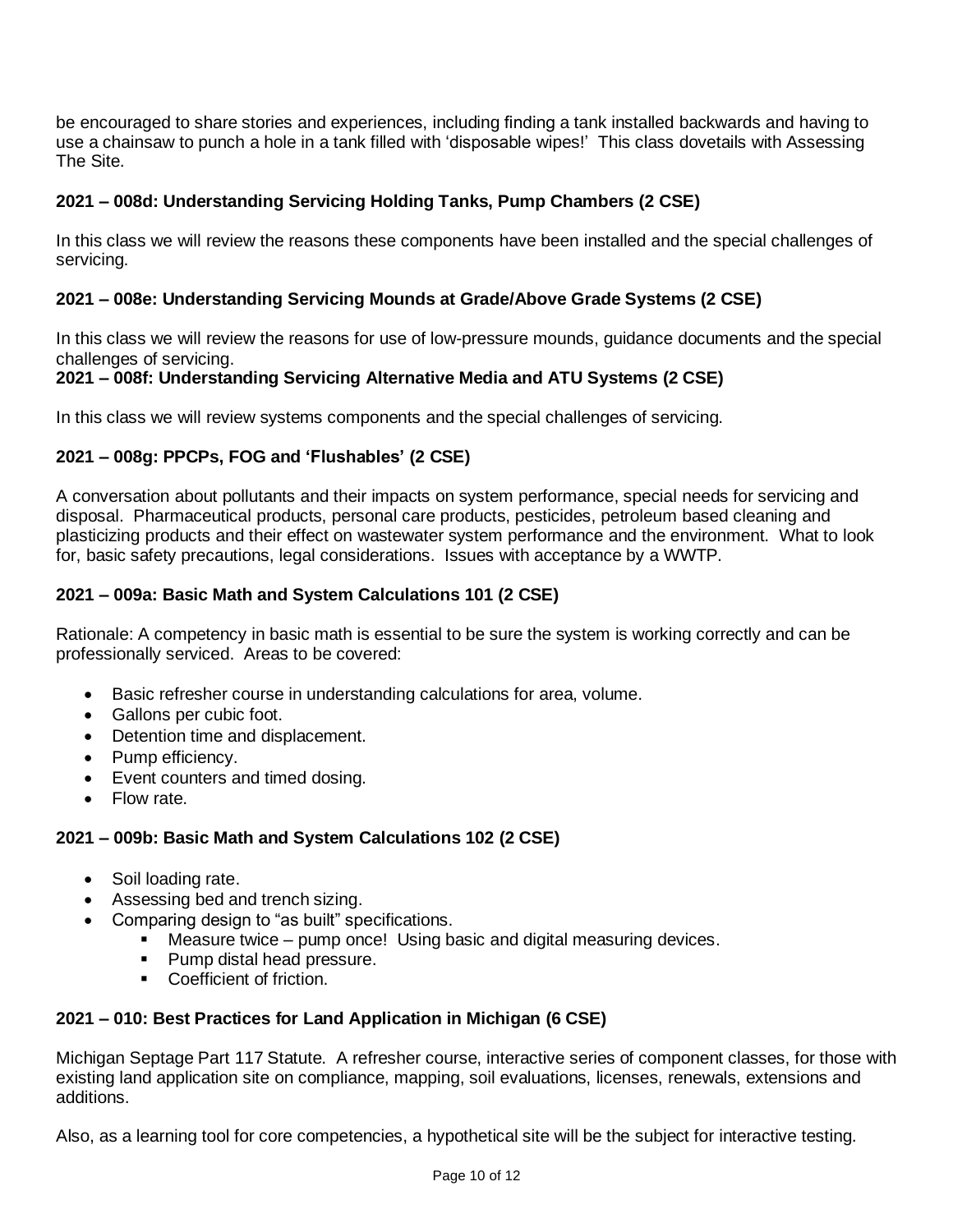Each class can be downloaded for offset completion and return for mentoring and live assistance session.

## **2021 – 011: Educating the Property Owner on Best Management and Operation Practices (2 CSE)**

Building a relationship of trust with the property owner is more than just a 'pump and go' event. Educating the public about their responsibility as an onsite system owner is compatible with your role as an environmental and public health professional. A recent study made the claim that the average adult has a 5-8th Grade understanding of science but a basic understanding of how a septic system works is essential to their performance and your ability to properly service them.

This class will cover resources available for you to develop communication skills and customize education services and messaging for the property owner to promote the reason we are all in this business – to protect public and environmental health:

- An appreciation, and understanding, of how their specific system works, using the Environmental Protection Agency (EPA) Septic Smart Tools and Resources.
- Helpful tips on how to cut down on both service and electricity costs by practicing water conservation using EPA WaterSense™.
- Drain field and system protection best practices, understanding basic soil biology and structures and how this affects good treatment, and using resources available from NRCS.
- Seasonal issues protecting the system and reserve treatment area in both freezing and drought conditions.
- Why there IS a reserve treatment area explanation of Groundwater Awareness Week.
- Property use issues i.e., home-based businesses.
- Local/state regulations for the property owner to be aware of.
- A better appreciation of what you do as a service provider.

#### **2021 – 012: Educating the Property Owner: Online Tool for Creating a Community/Individual Septic System Owner Guide (2 CSE)**

Residential and commercial properties rely on onsite systems to safely treat their wastewater.

Many of these systems serve clusters of homes through a shared "community" system which requires additional management and service considerations. The delivery of proper system management is a key issue to ensure cost-effective and long-term wastewater treatment for both new development and existing communities.

Community System Owner's Guide (CSOG) helps community members and leaders understand how their system works, what management tasks need to occur on a regular basis, and how they can protect their infrastructure from premature failure. Using this tool, an engineer, septic professional, community facilitator, or educated community member is able to develop a guide to create an effective management, and service schedule, by entering basic information on the users, system, rate structures and any regional, state, or local differences in regulations that affect the management of community systems.

A team led by Ms. Sara Heger – Onsite Sewage Treatment Program in the Water Resources Center at the University of Minnesota, including Wastewater Education 501c3, has created H2OandM.com. An administration fee of \$10 will be charged to oversee the CEU requirement which is to answer a 10-question quiz about the tool plus create a System Guide Template for an actual site.

**Course Cancellation/Rescheduling:** Some courses may be cancelled or rescheduled due to low enrollment/registration or other reasons. EGLE is not responsible for any course cancelled or rescheduled by a course sponsor. Course sponsors are strongly encouraged to notify EGLE, and those who have registered